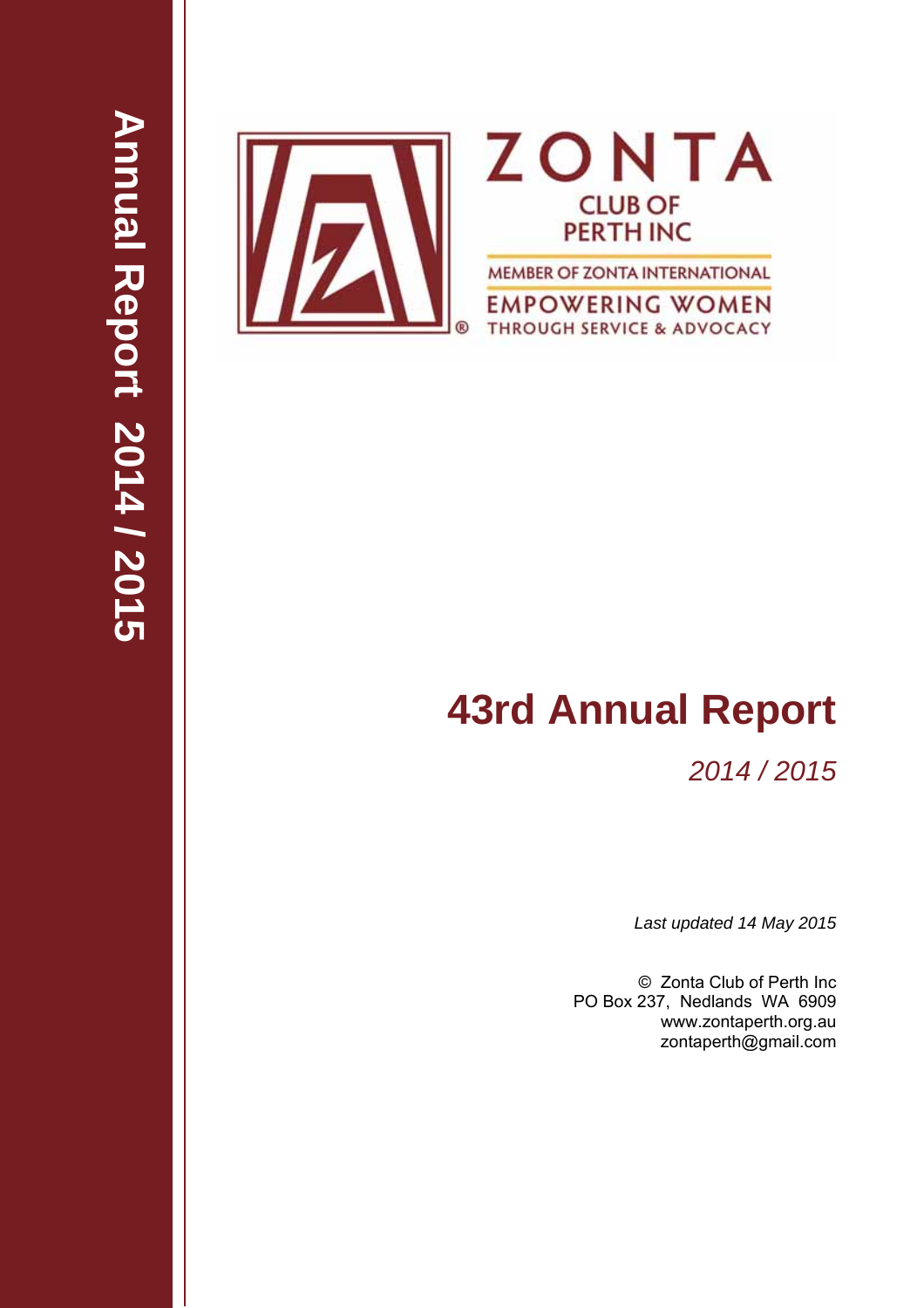

# **43rd Annual Report**

## **May 2015**

Zonta Club of Perth Inc. PO Box 237 Nedlands WA 6909 www.zontaperth.org.au zontaperth@gmail.com

Club Number: 23 03 0685 AGM: 14 May 2015 ABN: 55 339 469759 BSB 036038 Account 154851

#### *2014—2015 Club Officers*

|                                                                 | President 'Tricia Summerfield |
|-----------------------------------------------------------------|-------------------------------|
| Vice President 1 Sandra Burns                                   |                               |
| Vice President 2 Roslyn Budd                                    |                               |
| Secretary                                                       | <b>Karen Groves</b>           |
|                                                                 | Treasurer Val Gandossini      |
| 2 <sup>nd</sup> Year Directors Jill Anderson                    |                               |
|                                                                 | Donella Caspersz              |
| 1 <sup>st</sup> Year Directors                                  |                               |
|                                                                 |                               |
| Archivist and correspondence* Margaret Medcalf OAM <sup>*</sup> |                               |
| Parliamentarian* Karen Groves                                   |                               |
|                                                                 |                               |

*\*Non Board positions*

#### *Team Coordinators*

Golden Z Club liaison\* Sandra Burns

| Membership and Program Roslyn Budd |                                                              |
|------------------------------------|--------------------------------------------------------------|
| Awards and Holidays Jill Anderson  |                                                              |
| Service and Advocacy Sandra Burns  |                                                              |
|                                    | Public Relations and Archives Gillian Palmer/Carole Theobald |
|                                    | Nominating Committee Chrissie Hodges, Lyn McArthur and       |
|                                    | Vera Riley                                                   |

#### *District Office Bearers*

|                                                                  | D23 Lt Governor Judy Gorton (formerly Tennant)              |
|------------------------------------------------------------------|-------------------------------------------------------------|
| D23 Nominating Committee Sandra Burns, Chairman                  |                                                             |
| D23 History and Archives Committee 'Tricia Summerfield, Chairman |                                                             |
|                                                                  | Lennie McCall AM <sup>#</sup>                               |
|                                                                  | Margaret Medcalf OAM <sup>#</sup>                           |
|                                                                  | D23 Webmaster Carole Theobald                               |
|                                                                  | D23 Service Committee Carole Theobald, Chairman (part year) |
|                                                                  |                                                             |

Area 3 Jane M Klausman Coordinator Donella Caspersz

<sup>♯</sup> *Charter members*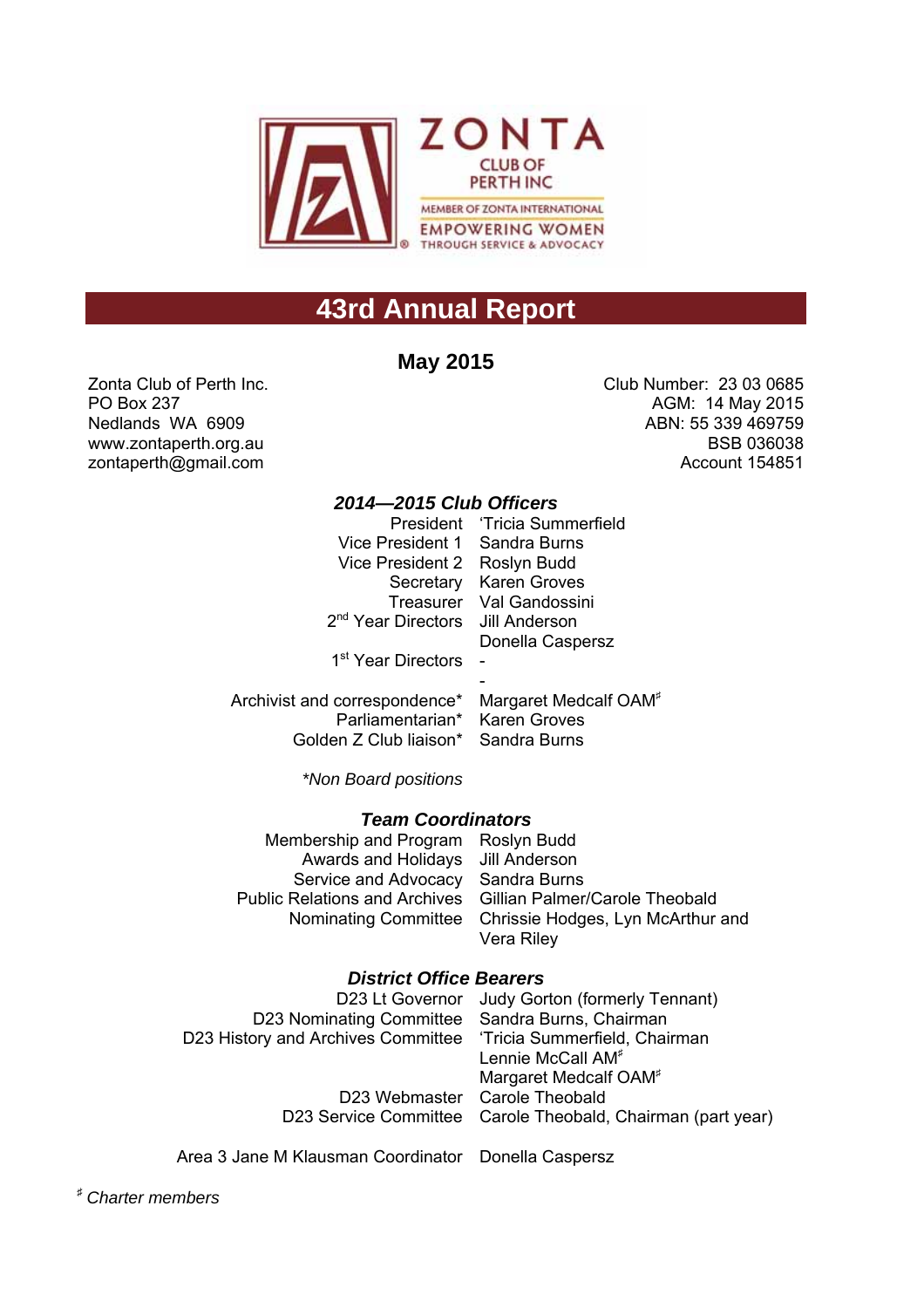



#### **1. President's Report**

*'Tricia Summerfield* 



I would like to thank all Zonta Club of Perth members for their support during another successful year of service, fundraising and fellowship.

I look forward to handing over the reins

to Sandra who has been a tremendous Vice President full of enthusiasm and wise counsel.

The Board, Team Leaders (three of the four are board members) and appointees have given unstinting service to the club and it has again been a pleasure to work with them. Thank you:

- $\bullet$  Sandra Burns 1<sup>st</sup> Vice President Team Coordinator – Service and Advocacy - Golden Z Club liaison
- Val Gandossini Treasurer
- Karen Groves Secretary and Parliamentarian
- Jill Anderson Director and Coordinator Awards and Holidays
- Roslyn Budd  $2^{nd}$  Vice President and Coordinator – Membership and Program
- Donella Caspersz 2nd Year Director, JMK Coordinator
- Margaret Medcalf Archivist and correspondence secretary

#### *Highlights of the year*

Each Team Leader has detailed their activities in this report but I would like to highlight a few.

#### *Service and Advocacy*

Sandra Burns has done a wonderful job of coordinating the service activities of her team. Members are involved with Zonta House Refuge (Ronette Druskovich); SOS (Deb Mason); Birthing Kits (Vera Riley); and the Golden Z Club (Sandra Burns). The team also made a major contribution to fundraising by driving the quiz night in August last year

which raised over \$6,000. A booth at the White Ribbon Day event gave the club profile and provided an advocacy opportunity.

#### *Awards and Holidays*

Jill Anderson's team, and notably Jill herself, have done a great job finding candidates and selecting winners of the Young Woman in Public Affairs award; the Education Award (Kate Ellson) and as we had two outstanding candidates, two awards were made; and the Jane M. Klausman award (Donella Caspersz). After managing Zonta Holidays with great dedication for many years, Wendy MacGibbon has stepped down from that role so others can step up. Jill, in collaboration with Roslyn Budd, Wendy Atherden and many others, hosted a dinner fundraiser at her home in February which netted almost \$2,000.

#### *Membership and Program*

Roslyn Budd and her team gave another year of dedicated service to attracting new members and finding interesting guest speakers for club meetings. Many of our award winners were able to attend and present to the club. Roslyn has put a tremendous amount of work into information kits for new members and maintaining contact with former members. Gillian Palmer took over the challenging role of meeting attendance and dinner bookings. The team's fundraising contribution was to collaborate on the February dinner.

#### *PR and Archives*

Carole Theobald and her team continued with the demanding tasks of maintaining the club and district websites, producing the club newsletter *InZert* and participating in the International Women's Day event. The team is currently planning a Fashion Show fundraiser for September. Carole has been active in the *Collaborate WA* project which has received \$64,000 LotteryWest funding to investigate options for an enduring memorial for the WA Women's Hall of Fame and to undertake a feasibility study to establish an entity to help organisations collaborate more effectively in the gender equality space.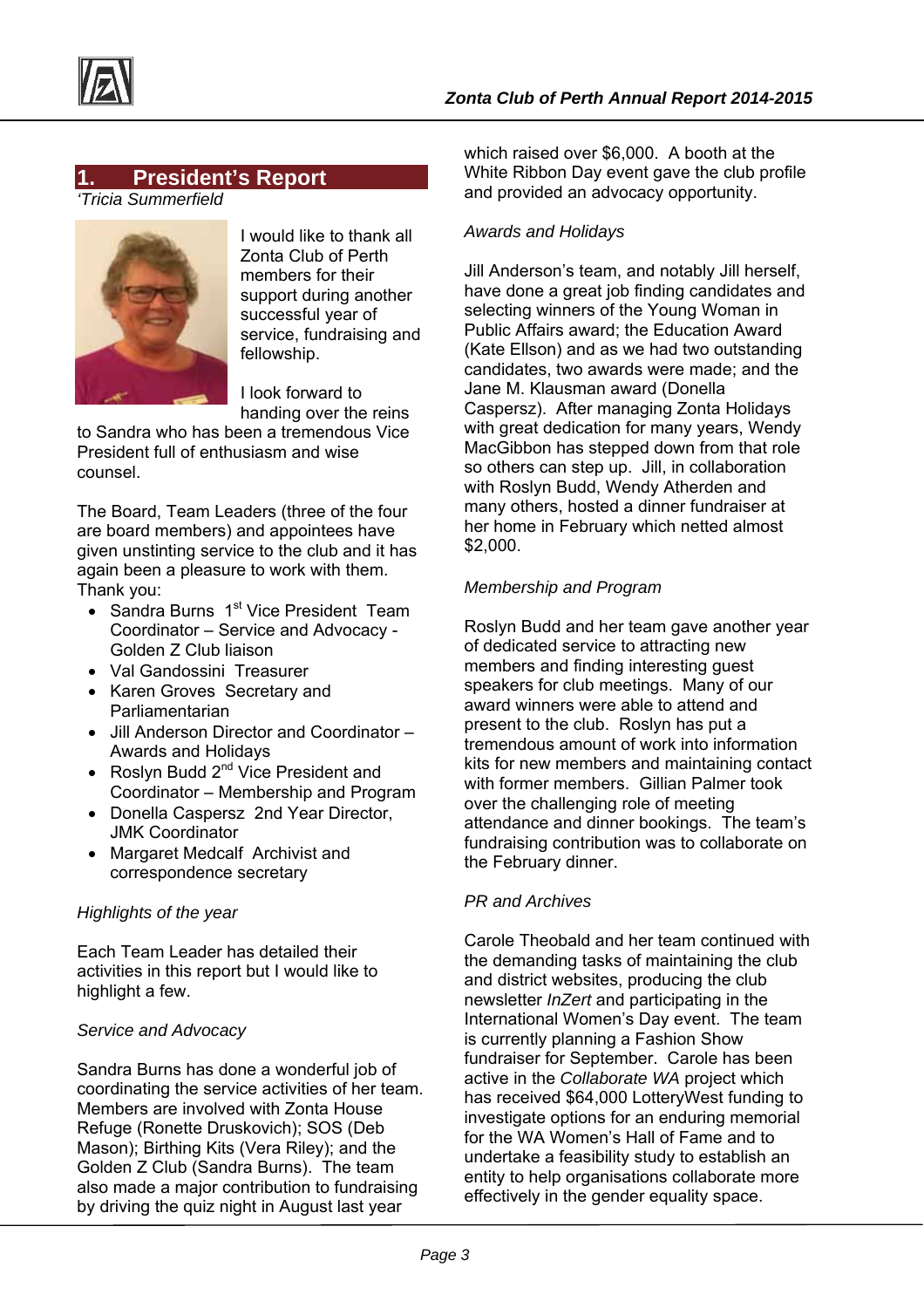

I wish the new and continuing board members all the best for a successful new Zonta year.

# **2. Awards and Holidays**

*Jill Anderson* 



This team has met informally at dinner meetings and dealt with issues by email during the year.

*Young Woman in Public Affairs Award* 

The Young Woman in Public Affairs Award is

a Zonta International award for a woman aged 16 - 19 who demonstrates evidence of an active commitment to volunteerism, leadership experience at school or in the community, and advocating for advancement of women. The club winner's details are sent to the Zonta District 23 where a District winner is selected and presented with US\$1000. Her application is forwarded to Zonta International where ten recipients receive \$US4000 each.

In early February, Year 12 Coordinators at 37 schools were circulated with information seeking applicants for the award. The contacts were followed up with emails and phone calls, and eight outstanding

applications were received.

Jessica Townrow, a student at Shenton College was selected as the club winner. Jessica will address the club members and guests at the May 2015 dinner meeting of the club on her volunteering efforts and advocacy experience with Amnesty International and the LGBTIQ (lesbian, gay, bisexual, transgender, intersex and questioning)+Human Rights Action Group in Perth, and be presented with a Club Certificate and \$500 prize money.

We are grateful to Lisa Rowley, a non Zontian who assisted Jill Anderson and Chrissie Hodges with the selections.

#### *University Education Award*

The 2015 Zonta Club of Perth University Education Award is managed by Kate Ellson. All universities are sent the updated information for inclusion on websites. The award is available each year for a woman aged over 25 years who is enrolled at a WA university, has satisfactorily passed the first year of a degree, and demonstrates financial need. The applications closed at the end of April and selections will be made in early May.

The winners of the \$2,000, 2014 Education Awards were Jannah Cooper and Terri Sugars.



 *Education Award Winners for 2014: Left: Jannah Cooper with Education Award Coordinator Kate Ellson. Right: Kate Ellson, Terri Sugars and Vice President Sandra Burns*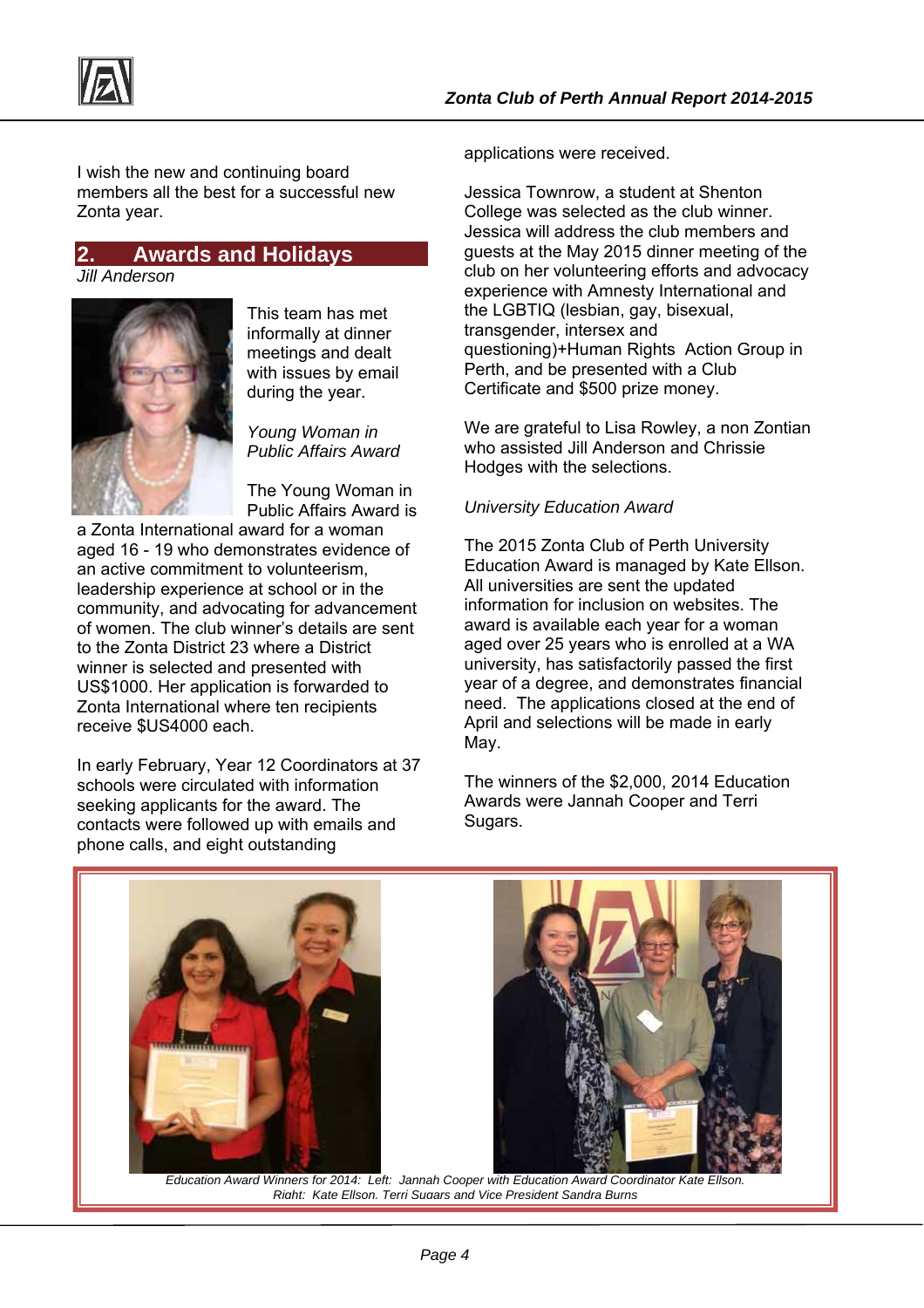

#### *Jane M Klausman Scholarship*

The Jane M Klausman Woman in Business Scholarship is a Zonta International award for women pursuing an Undergraduate or Masters Degree in Business Management. Donella Caspersz is managing the applications for District 23 Area 3. Applications for the 2015 award close on 26 May. Business schools at all WA universities have been circulated with information about the scholarship. The 2014 recipient of the award was Lori-Ann Shibish

#### *Zonta Holidays*

The Zonta Holiday Project provides funds for holidays for disadvantaged families. In the past year only one holiday was sponsored. A family was supported to go to Rottnest for a few days. So far this year we have arranged for holidays for 2 families in July and September at residences made available by Albany City Rotary Club.

We would like to acknowledge Wendy MacGibbon who has managed this project very ably for many years. She has recently handed it on to Jill Anderson. Jill met with members of the Rotary Club in Albany in March and was shown the rather impressive holiday accommodation. One unit has disabled access with low benches, wheelchair accessible bathroom, and electrically adjustable bed with portable hoist. Money is provided for transport, accommodation and a subsidy for food for a week.

#### *Fundraising Dinner*

On a balmy February evening, the Awards and Holidays Team with the support of the Membership and Program Team held a fund raising casual dinner at the home of Jill and David Anderson. Guests and members enjoyed the sumptuous array of salads, hot baked leg ham, delicious desserts, and wine. Food was prepared and donated by team members, and a wonderful sense of camaraderie ensued. Kate Ellson generously provided some stylish goodies for a raffle, and Wendy MacGibbon sold some creative Zonta miscellanea to raise further funds. The final profit was \$1849.



#### *Awards and Holidays Team 2014 – 2015*

*Jill Anderson (Coordinator) Donella Caspersz Ronette Druskovich Kate Ellson Chrissie Hodges Wendy MacGibbon* 

#### **3. Membership and Program**  *Roslyn Budd*



#### MEMBERSHIP

Our membership for the past year comprised 30 members with several members taking periods of Leave of Absence due to personal circumstances or work commitments.

We continue to receive a significant number of enquiries from women who are interested in finding out about Zonta membership or supporting Zonta events. Many have attended one or two Zonta meetings or events during the year and a new member is to be inducted at the Annual General Meeting. Several women have indicated an interest to attend further meetings with a possibility of joining the Club.

An information package has been updated and sent to those making enquiries regarding Zonta. A tracking system continues to be maintained and the team coordinator responds to all enquiries and maintains appropriate contact.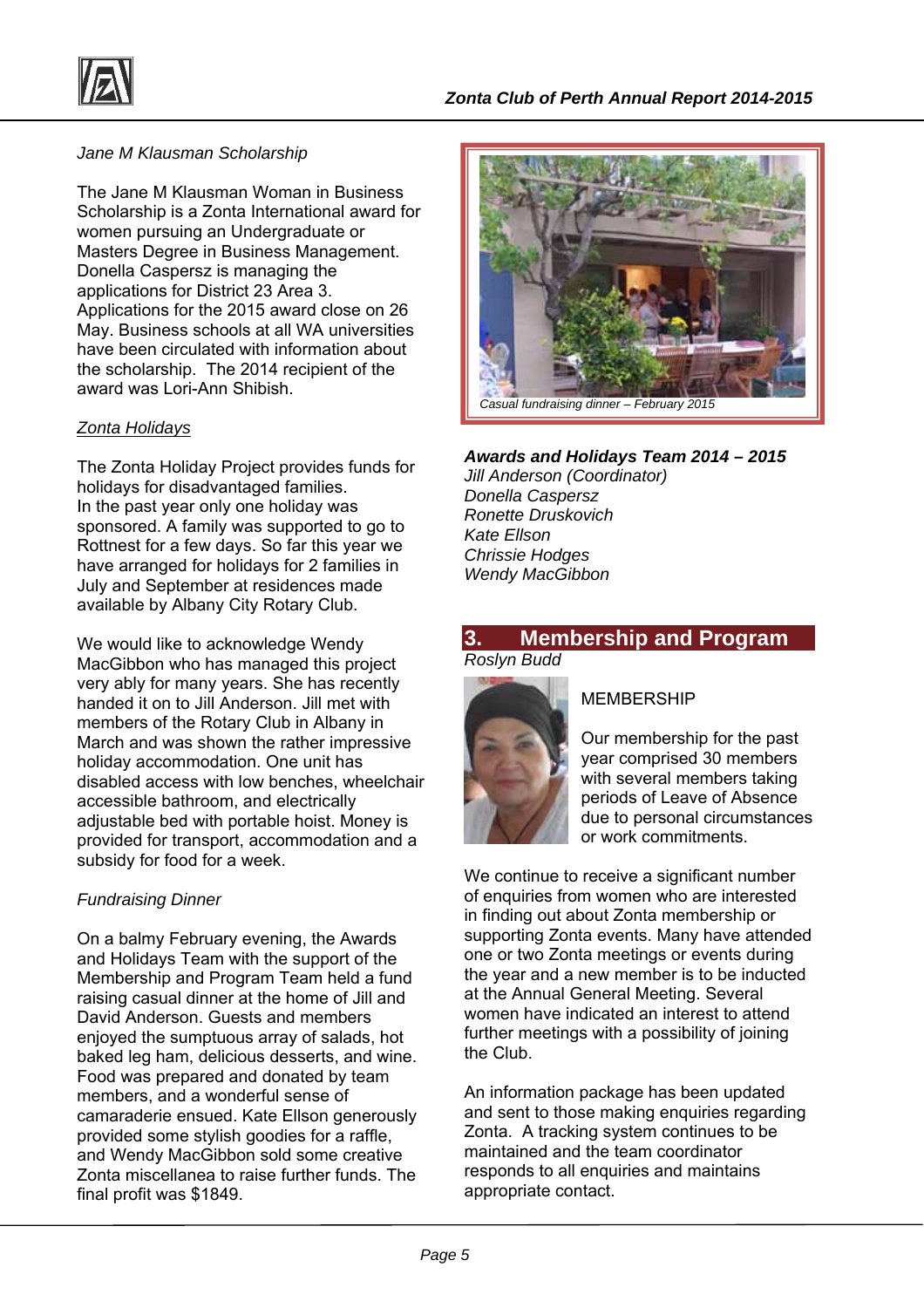

We have maintained contact with past members and invite them to special club events. It has been wonderful to see some past members attending some functions and meetings.

Whilst our team has had only a minimal number of meetings, we have planned and organized our work collaboratively and through electronic means. A special thank you to team members for the work that they have so efficiently undertaken, it has been a privilege to work with women who are very efficient and reliable. Karen Groves acted as team Coordinator for a significant period, whilst I was overseas. Thank you for your excellent work in the role.

#### PROGRAM

During the year, the club membership decided to have a Guest Speaker address each meeting (where possible) to speak about issues that are in line with Zonta objectives. This has helped to make the meetings more dynamic and interesting and as a result we have had a steady stream of visitors attending all our meetings.

Thank you to Gillian Palmer who does a wonderful job in organizing monthly member attendance and liaising with St Catherine's College.

The speakers in the last year have included:

#### *June 2014*

- Jessica Sidi the recipient of the Young Woman in Public Affairs Award, addressed the membership on her interests and aspirations, particularly in the areas of social justice and human rights issues.
- Ronda Walker spoke about the Zonta District 23 Centenary Project which will collate summaries of each club's history into a District History. This will become part of the history of Zonta International and contribute to Zonta International's Centenary celebrations in 2019.



*L-R: Jessica Sidi 2014 YWIPA winner, Awards and Holidays Coordinator Jill Anderson and Club President, 'Tricia Summerfield at the June meeting* 



*L-R: 'Tricia Summerfield and D23 Centenary History Coordinator Ronda Walker* 

#### *July 2014*

Member profiles were presented by:

- *Ronette Druskovich* who transferred from the Zonta Club of Brisbane and is a lawyer practising in Perth. She is a member of the Zonta House Refuge Board and passionate about the Positive Pathways Program.
- *Sandra Burns* who transferred from the Zonta Club of Bendigo and found work in Perth with the WA Suicide Prevention Strategy project, run through Centre Care. Sandra has been a Zontian for 16 years and has held leadership positions at club, Area and District levels.

#### *August 2014*

- *Judy Tennant* and *Carole Theobald* provided a PowerPoint presentation with photos set to music of the ZI Convention held in Orlando. It gave members an excellent appreciation of the ceremony, colour and content of this event.
- *Jannah Cooper*, one recipient of the Education Award (photo page 4), is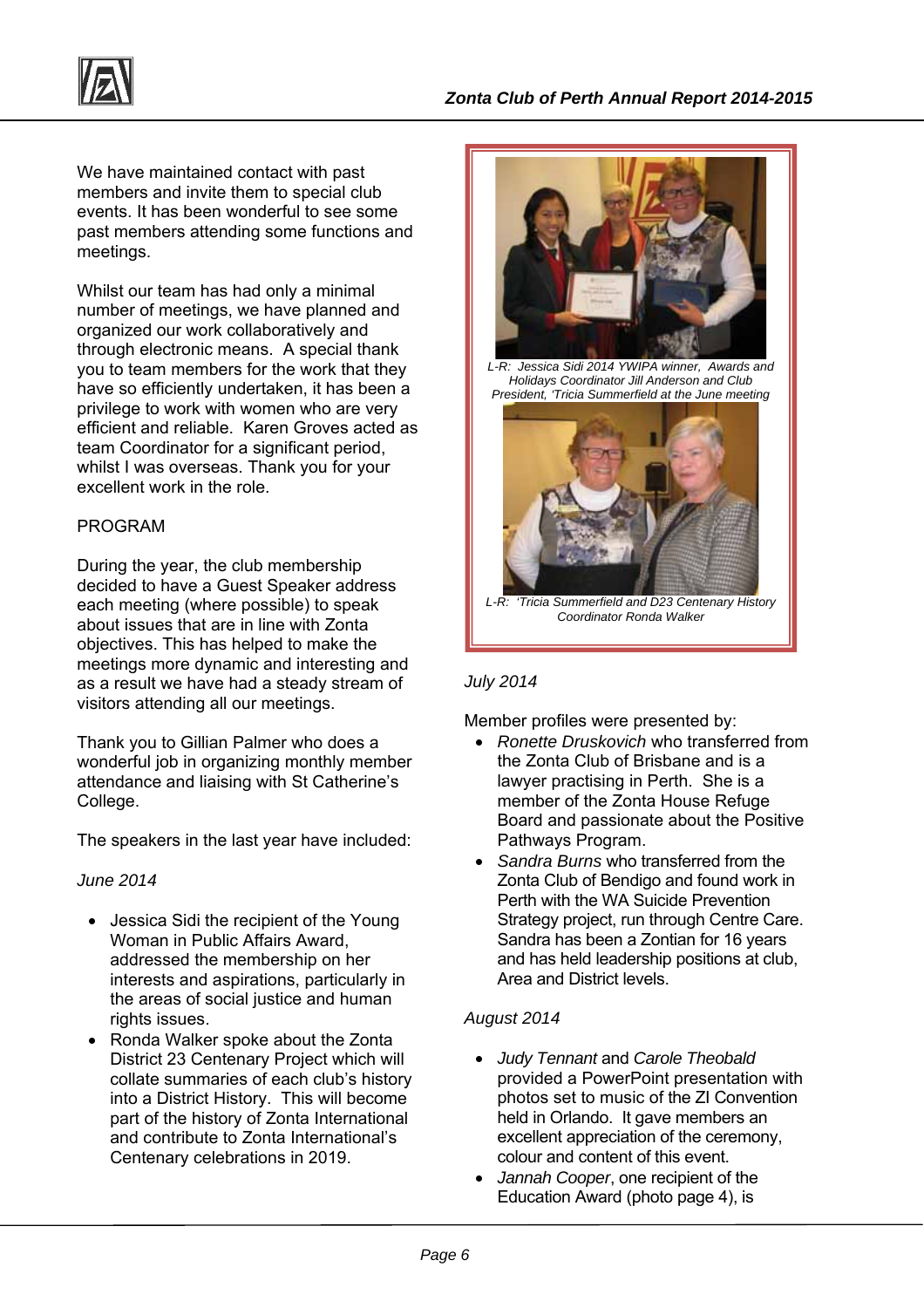

studying Anthropology at Curtin University. Jannah spoke about her life experiences and her deep interest in social justice issues, particularly with marginalized groups, such as refugees, homeless and indigenous people.

#### *September 2014*

 *Terri Sugars*, the second recipient of the Education Award for 2014 is studying for a Bachelor of Counselling at Notre Dame University. At the same time she is working voluntarily for the Parent Drug Information Service. Her goal is to work with parents with mental health issues. (photo page 4)

#### *October 2014*

- *Anne Banks-McAllister* is on the national board of UN Women Australia and also a member of the WA International Women's Day Collaboration. Anne and Carole Theobald described the activities of the Collaboration including the WA Women's Hall of Fame and the new Collaborate WA initiative that is currently being explored.
- *Davina Hunter*, the coordinator for Perth's UN Women IWD Breakfast in 2015, spoke about the event and announced that it will focus on the "Beijing Declaration" 20 years on, with former WA Premier, Carmen Lawrence, speaking on the topic.

#### *November 2014*

- White Ribbon Ambassador *Rod West*  spoke of his career in social work and his involvement in a wide range of community services, especially his work to raise awareness of domestic violence. He was made a White Ribbon Ambassador in 2010 and is currently on the board of the Zonta House Refuge Association.
- District 23 Governor *Erica Majba* had been in WA for the Area 3 Founders' Day Dinner and Presidents Meeting. She stressed the need for all members to become engaged with the vision of the current ZI President and elaborated on the three goals of service, advocacy and resources. She called upon all Zontians to show leadership and be the best that they could be.

#### *December 2014*

 A *Christmas cocktail party* was held in the new building and garden at St Catherine's College for members, partners and guests. It was the first time that a cocktail party rather than a dinner was held. The evening was one of fellowship and enabled the mingling of guests.

#### *February 2015*

 A *Fellowship Dinner & Fundraiser* was held in lieu of a business meeting. (See page 5).





Left: Anne Banks McAllister and Davina Hunter present at the October meeting. *Right: Rod West, White Ribbon Ambassador with Sandra Burns at the November meeting*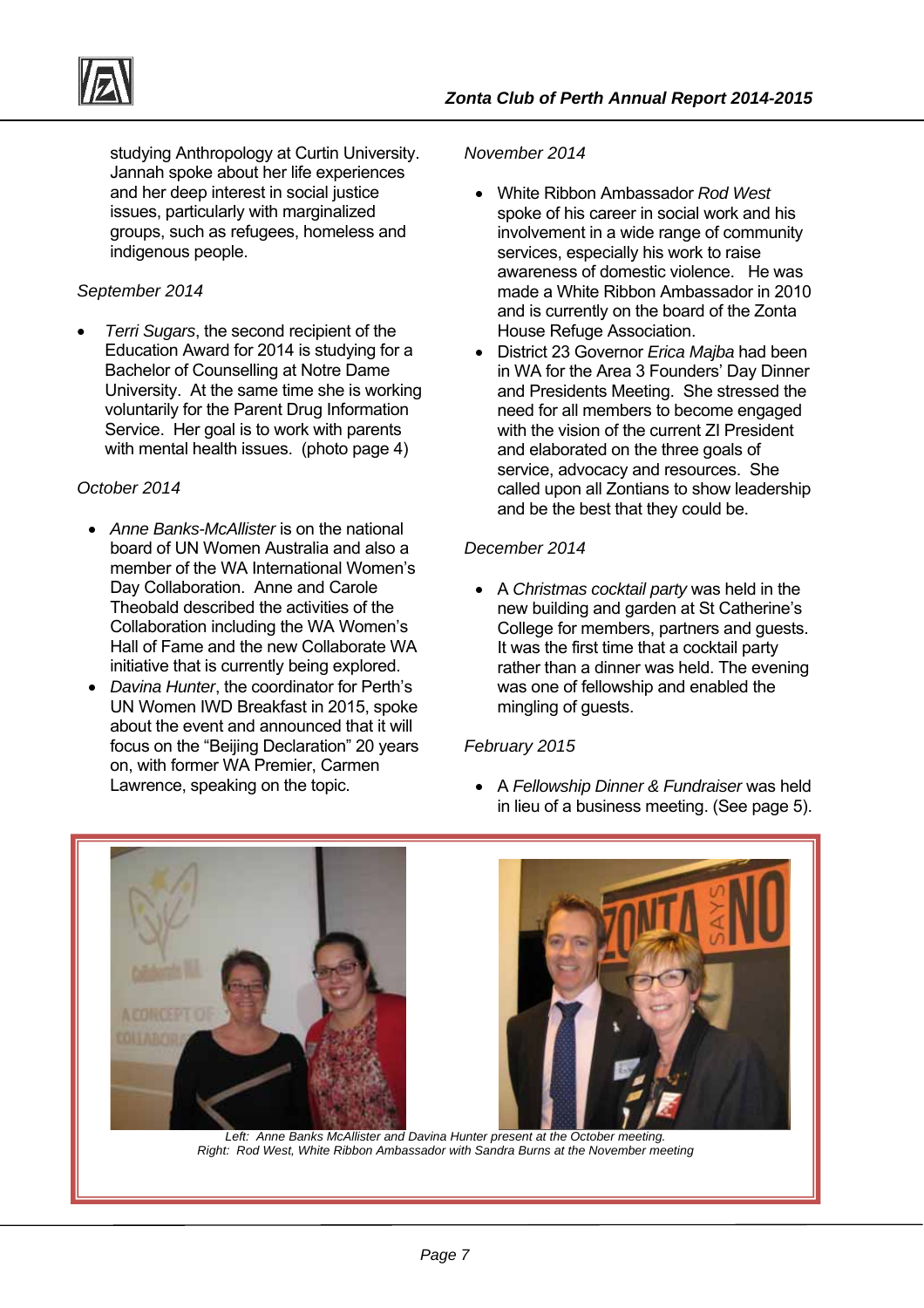



*Left: Golden Z Club Members at May 2014 Dinner Meeting Back L-R Jessica Doskovic, Brittany Phillips, Emily Scott, Lauren Rosher (Pres.) and Den Scheer Front L-R Wendy Hang and Emma Saunders Right: Alex Carpenter from Atma Cycles with Deb Mason at the November meeting.* 

#### *March 2015*

- Member profile by *Judy Gorton,* 2014-2016 District 23 Lieutenant Governor and Chair of the D23 Membership Committee. Judy has been a member of Zonta for 27 years and explained that D23 currently has 36 clubs and 818 members in five geographical areas. There are three Z Clubs in D23 and one Golden Z Club – ours here at St Catherine's UWA. Judy focused her presentation on the importance of recruitment, retaining members, chartering new clubs and described the new E club format.
- *Golden Z Club President Lauren Rosher* described the GZ club's plans for the year including a major networking event, running a birthing kits assembly day, helping out with SOS and Positive Pathways for Zonta House, continuing the sponsorship of a female student in Uganda and fundraising through their popular bake sales at the college. Elections are currently being held for the leadership positions of the Golden Z Club.

#### *April 2015*

 Alex Carpenter, Chief Cycle giver from Atma Cycles spoke about the inspiration and motivation behind Atma Cycles which is a social enterprise committed to donating 50% of its profits to charity. It gives a bike to an Indian girl for every bike it sells in Australia. This allows young girls to get to school and receive an education.

#### *Membership & Program Team 2014-2015*

*Roslyn Budd (Coordinator) Karen Groves (Mentor) Deanna Byers Lois Joll Gillian Palmer Susan Schafers* 

## **4. Public Relations and Archives**

*Carole Theobald* 



The PR and Archives team meets regularly at Margaret's home where we are warmly welcomed with home baked nibbles and a glass of wine. Thanks go to Margaret for her superb hospitality. The

discussions at these meetings are at the heart of Zonta's success – this is where we are able to think about our mission and discuss ways to make our efforts translate into improving the lives of others.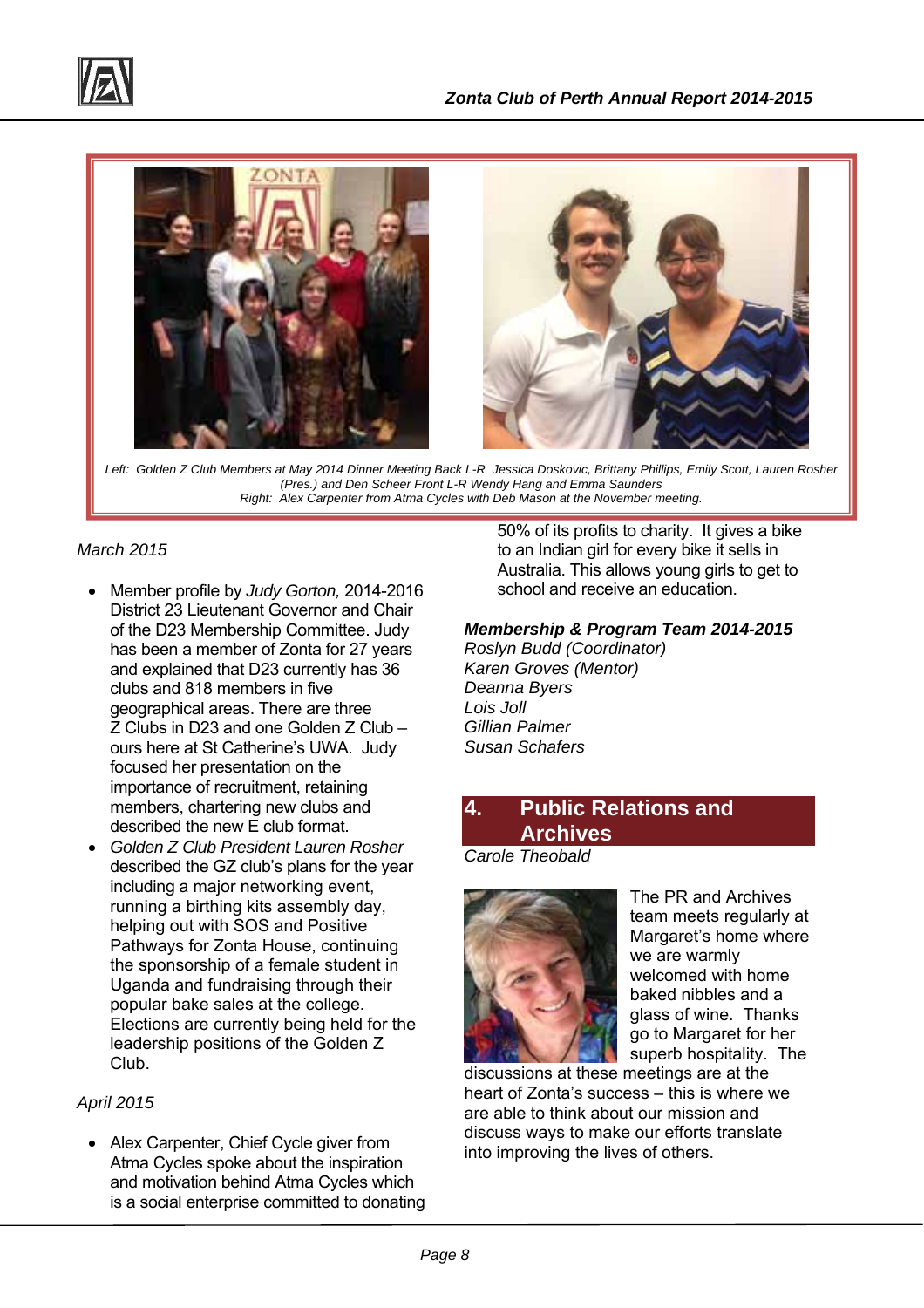

This year the PR and Archives team's efforts have continued to provide support to the club, the district and international levels of Zonta as well as to the wider community.

#### *Club activities*

At the club level, the team focuses on providing communication tools that keep members informed, attract new members and showcase Zonta to the wider community. This year the team has maintained the club's website and members' list, collated the Annual Report and provided leaflets and flyers as required. A new string up banner has also been produced. The recent rebranding of Zonta International meant that all of our resources have had to be reviewed and updated to include the new logo.

The club's bi-monthly club newsletter Inzert is a key communication tool with Carole Theobald taking over the editorship from Gillian Palmer who had done a marvelous job for a number of years. Deanna Byers has recently taken on the role and successfully produced her first edition in March 2015.

Team members also support club events such as the Quiz Night, White Ribbon stand etc. as detailed in other reports as well as other activities e.g. helping Yvonne Burgu, senior Ngarinyin law woman from Gibb River, to sell some paintings and Margaret providing her garage to store clothing to send to Yvonne's community in the Kimberley.

Whilst a fashion event planned by the PR team in 2014 did not get off the ground, the team is confident that a Spring Fashion Show at the Royal Perth Yacht Club being planned for September this year will be more successful. The team also coordinated the sale of Entertainment Books that this year included a phone app version.

#### *District activities*

For many years, members of the Club have also held District Zonta leadership roles and this year is no exception. 'Tricia Summerfield, besides being our Club President, has also been the Chair of the D23 History and Archives Committee of which

Margaret Medcalf and Lennie McCall are also members. In addition, Sandra Burns has been the Chair of the D23 Nominating Committee.

At the Zonta International Convention in July 2014, Judy Gorton commenced the new biennium as D23 Lt Governor and Chair of the D23 Membership Committee. At the change of biennium, Carole Theobald finished her time as Area 3 Director with her last major event being to organize the Area 3 Workshop in May 2014 that was held at the Heathcote Centre in Applecross. Carole continues as D23 Webmaster and was D23 Service Chair for part of the year.



Recently, team members have been helping to review the wording used in installation and induction ceremonies.

#### *International activities*

At the International level, our club's colourful history entitled *The History of the Zonta Club of Perth: the first forty years* was successfully showcased at the Zonta International Convention in Orlando, Florida. The book generated a lot of interest from clubs around the world when featured in a workshop and on the Zonta Centenary stand. Many questions were answered using a PowerPoint presentation and a 'handy tips' information sheet that detailed the mechanics of how we produced the book and the lessons learned. These communication tools are now on the Zonta International and District 23 websites.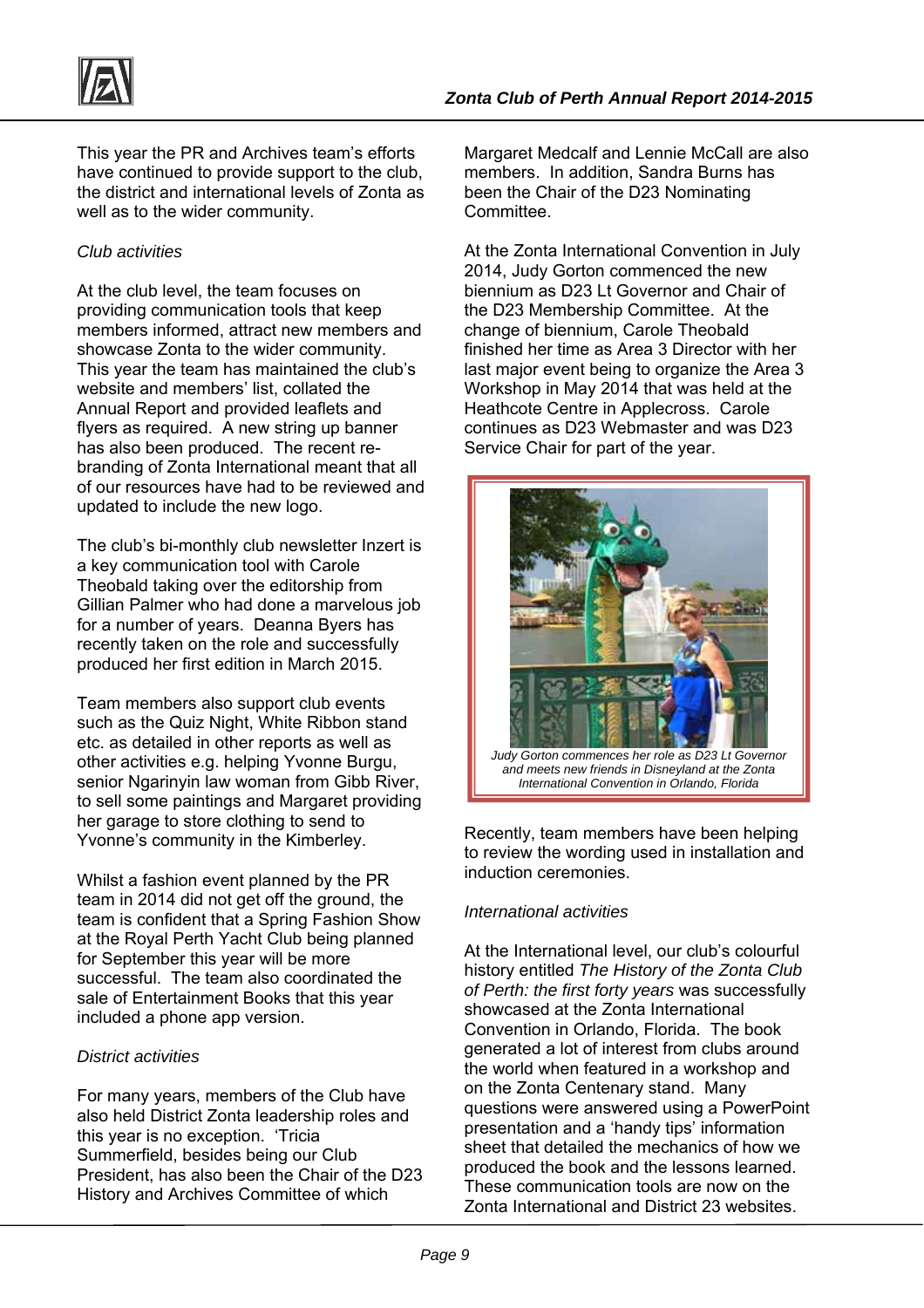



#### *versions displayed at the ZI Convention*

#### *Wider community*

Our team members have also been influential in the wider community with Agnes Vacca providing many contacts and ideas for events and enrolling her work colleagues to support Zonta activities.

Jeri Sein successfully completed a six month assignment as an AusAID Australian Youth Ambassador for Development (AYAD) program in the Philippines. She worked in Catarman, North Samar to increase resource capacity at a small Filipino not-for-profit organization. She has also been working with Red Cross to help refugees in Australia. 'Tricia Summerfield's swimming expertise was recognized when she received the 2013 Coach of the Year Award from Stadium Snappers. Carole Theobald was also accepted into the prestigious year-long Signature Program of Leadership WA.

Judy Gorton and Carole Theobald were joined by Sandra Burns to represent Zonta at various times on the WA International Women's Day Collaboration whose activities include coordinating the WA Women's Hall of Fame and supporting the IWD UN Women's Breakfast.

The Collaboration consists of a number of women's service organisations including Zonta, Business and Professional Women, Soroptimist International, Women's Health and Family Services, Ishar, Graduate Women WA, WA Local Government Women's Association and Department of Communities.

Judy was involved with the selection process for this year's WA IWD Hall of Fame and Honour Roll. The presentation event took place at Government House Ballroom with the Minister for Women's Interests, Lisa Harvey, presenting the awards. Among this year's inductees was the new Governor of Western Australia, Kerry Sanderson who is the first female in the role.

Carole conducted two radio interviews on 6PR where she was able to showcase Zonta and talk about the early suffragettes in WA and the inductees into the Hall of Fame.



*2015 inductees into the WA Women's Hall of Fame included left to right: Dr Sue Boyd, Ms Tracey Horton, Mrs Doolan-Leisha Eatts, Her Excellency the Honourable Kerry Sanderson Governor of Western Australia, Mrs Pat Morris, Mrs Nanette Williams and Honourable Christine Ann Wheeler AO, QC (West Australian 7 March 2015)*

The IWD Collaboration has been working to establish a 'backbone' entity so that organisations involved with gender equality may collaborate more effectively in WA. A concept paper was developed with the kind assistance of the alumni of University of Western Australia's School of Social Impact and a proposal submitted to Lotterywest.

The outcome has been the award of a \$64,000 grant from Lotterywest to a) engage consultants to undertake a feasibility study and b) explore options to progress an enduring memorial for the Women's Hall of Fame.

Finally, this report would not be complete without congratulating Judy Gorton on her recent marriage and the team looks forward to supporting Judy at the D23 Conference in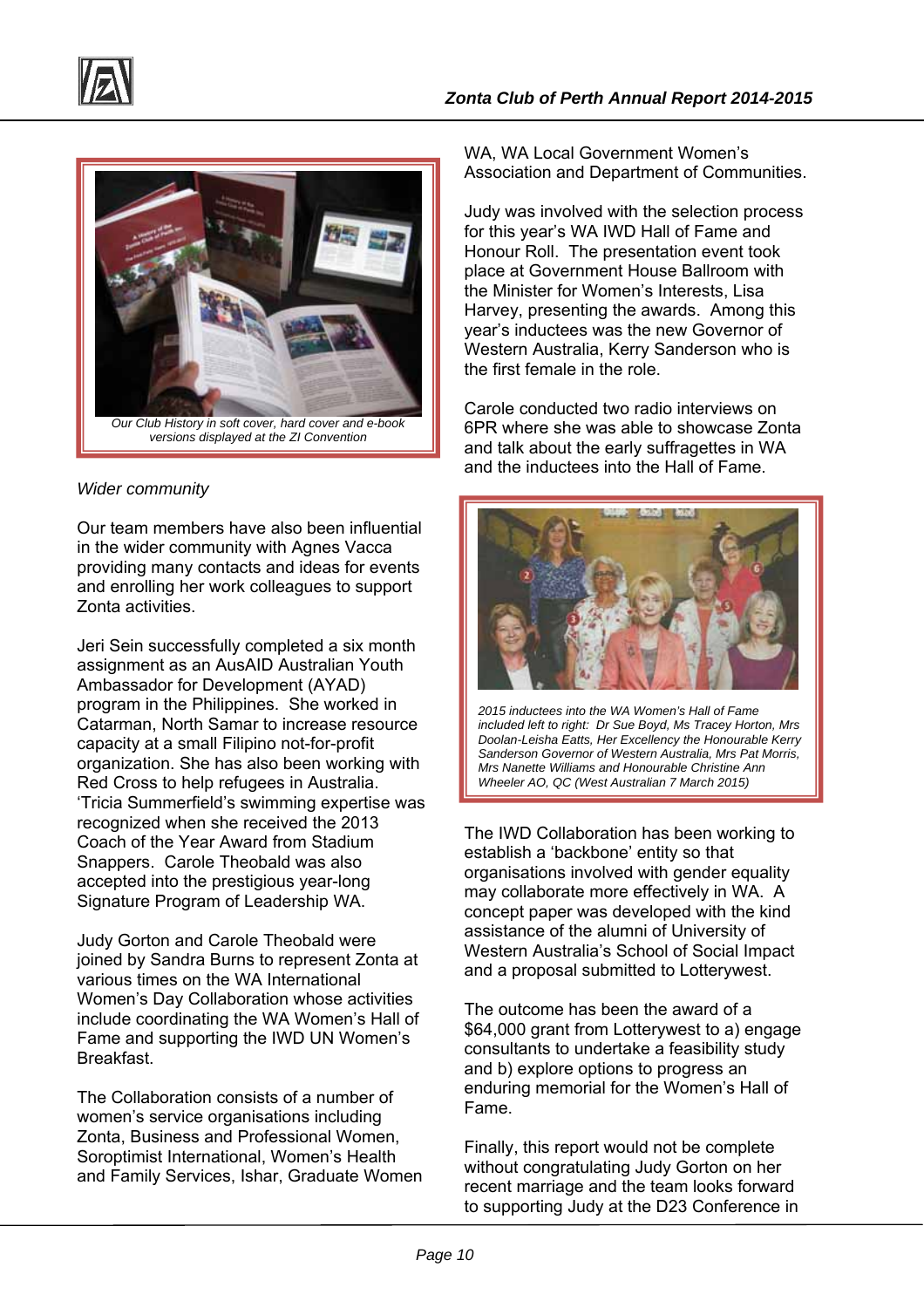

Adelaide in October when she will stand for D23 Governor.

It has been a pleasure to be part of the PR and Archives team and I'd like to thank all members for their enthusiasm, contribution and flexibility throughout the year.

#### *Public Relations & Archives Team 2014- 2015*

*Carole Theobald (Coordinator) Sciona Browne (LOA) Judy Gorton Margaret Medcalf, OAM\* Jeri Sein 'Tricia Summerfield Agnes Vacca* 

# **5. Service and Advocacy**

*Sandra Burns* 



Despite having half the team on Leave of Absence (LOA) for most of the year the Committee was able to lead and support a number of projects and advocacy issues for the club.

*Zonta House, Positive Pathways & Starting Over Support* 

The club supported Zonta House Refuge, the new Positive Pathways (PP) program and the Starting Over Support (SOS) through both service and fundraising activities. Mary Gurgone held the position of Chairman of the Board for Zonta House Refuge and she is to be commended on her excellent leadership and work to ensure the viability of the service. She was ably supported on the Board by club member, Ronette Druskovich. The Refuge celebrated its  $30<sup>th</sup>$  birthday in October 2014 – a remarkable milestone.

Committee member Deb Mason worked tirelessly on the Starting Over Support service to provide household furniture and goods to women and families moving into their own accommodation. Zonta Club members supported Deb with goods, helped at the

Belmont Markets, sorting donated items and fundraised.

Wendy Atherden and Sandra Burns also supported Zonta House Refuge with the Perth City tin rattle in October 2014.

*City to Surf*

A number of members "walked" in the City to Surf in 2014. This is a great opportunity to fundraise for Zonta House with minimal effort as all support was completed online.

#### *Quiz Night*

The Committee ran a very successful Quiz Night in August 2014 with funds raised to support Zonta House Refuge, Positive Pathways (PP) program, SOS and Zonta International Projects.



*t: Jill Anderson and Sandra Burns assist on the joint Zonta/Zonta House Refuge stand at the White Ribbon march in November 2015.* 



*Carole Theobald help promote Zonta on the Birthing Kit Foundation Australia stand at the Pregnancy, Babies and Children's Expo.*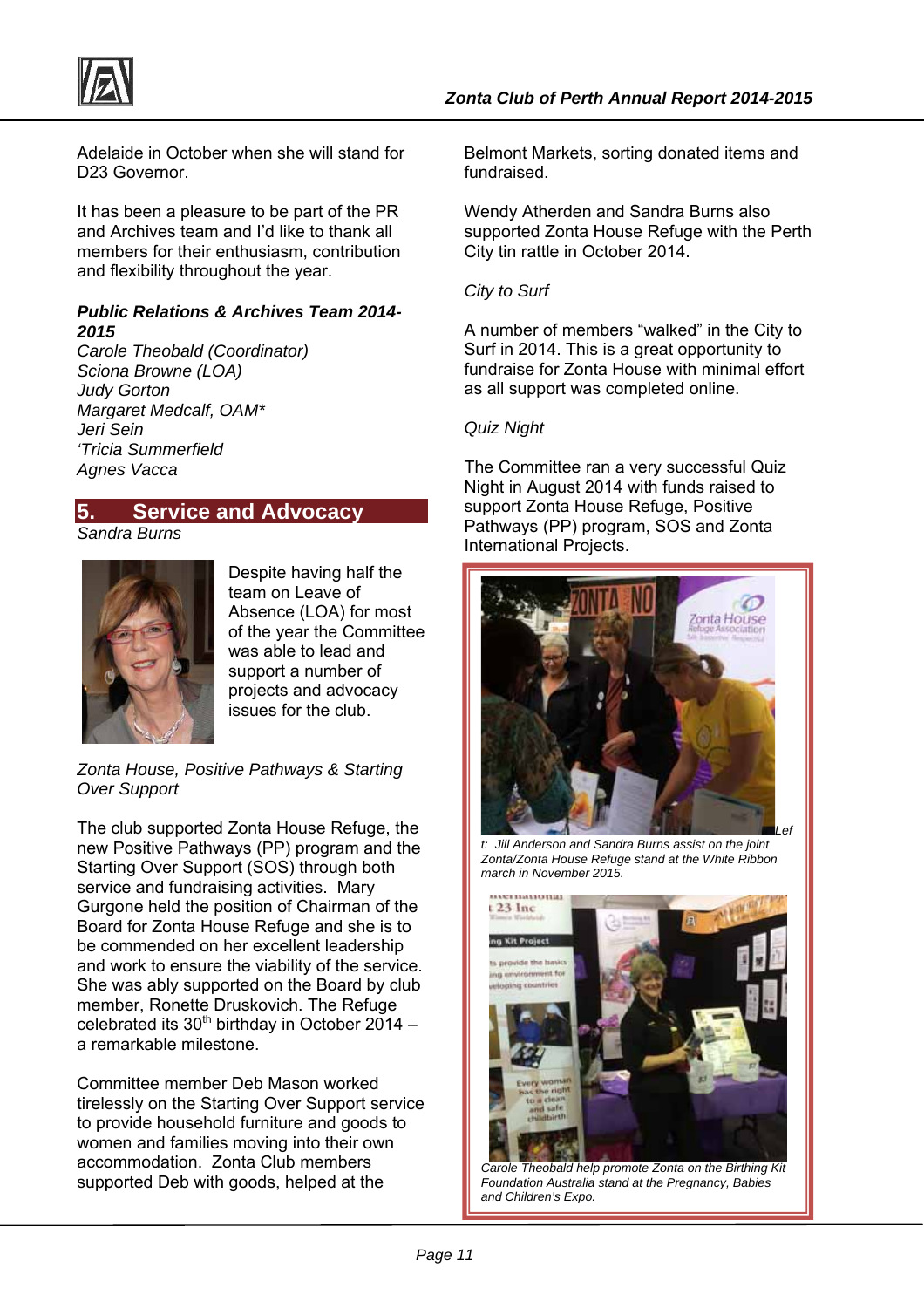



 *Quiz Night: Left: Well supported with lots of prizes. Centre: Deb Mason sourced many prizes and Judy Tennant MC'd the event. Right: Sandra Burns holds up a painting while Lois Joll reads out the results of the silent auction.* 

Over \$6,000 was raised with many tables taken up by supporters of Zonta House, PP and SOS.

It was a fun way to give much needed support to those women in our community suffering homelessness through domestic violence. Plans are underway to conduct the quiz again in 2015.

#### *Golden Z Club*

The St Catherine's College UWA Golden Z Club continued into its second year with President Lauren Rosher and approximately 40 members.

The major activity conducted by the Golden Z Club with the support of our club, was the Birthing Kit Assembly Day in September 2014. One thousand birthing kits were assembled with the help of students from both St Catherine's and Trinity College. The kits have now been successfully distributed to birth attendants and women in Nigeria. The students will again run the 2015 Birthing Kit Assembly Day with support of the S & A Committee and Zonta Club members.

 In February 2015 the Golden Z Club reconvened after the summer break. They have elected an executive and plan to not only run the Birthing Kit assembly day but also a mentoring event for members. They have commenced fundraising for such activities.

The Golden Z members have been very active in attending club meetings in 2015. It is to be noted that this is the only university based Golden Z Club in Australia.

#### *White Ribbon Events*

At the November meeting White Ribbon Ambassador, Rod West from Centrecare, spoke about the role of men in White Ribbon and the elimination of violence against women and children.

The club purchased 100 white ribbons which were distributed at the 24<sup>th</sup> Annual Silent Domestic Violence Memorial March held in Stirling Gardens, Perth on Friday 21st November 2014. Costs were covered by donations. The club partnered with Zonta House and Positive Pathways to man a stall with Zonta information and flyers on Zonta Says No to Violence. Club members in attendance were Karen Groves, Jill Anderson, Deb Mason, Carole Theobald, and Sandra Burns.

The march and ceremony provided a wonderful opportunity for Zonta to combine with the many other women's groups in Western Australia who also have a voice on women's issues and violence. It is certainly worthwhile making this an annual event.

#### *Pregnancy, Babies and Children's Expo*

A number of members of the club supported Area 3 Birthing Kit awareness by assisting and manning the Birthing Kit display at the Pregnancy, Babies and Children's Expo at the Claremont Showgrounds. Over \$2,000 in donations were received.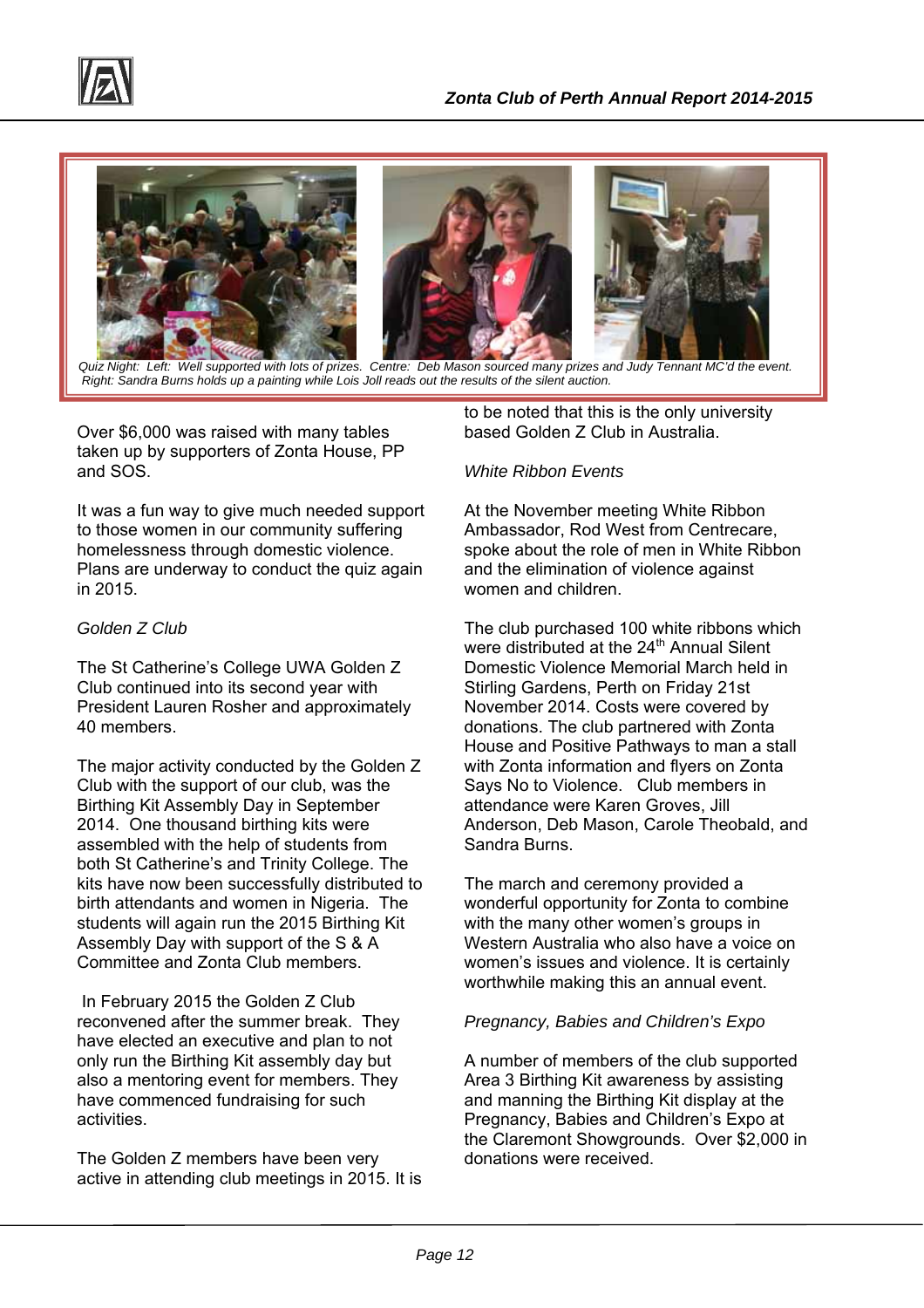

#### *IWD UN Women's Breakfast*

Carole Theobald, Sandra Burns and Deanne Byers manned a Zonta stall at the UN Women's IWD Breakfast at the Perth Exhibition Centre. A number of other club members also represented Zonta at the breakfast.

#### *Clothing collection for the Kimberley*

As we finish the Zonta year, members are gathering clothes suitable for babies, children, men and women who live at the remote Gibb River Community. There are no clothes shops on the Gibb River Road and the nearest supermarket is nearly 400 km away on an unsealed road that is cut off for up to three months in the wet season. Many of the senior law women 'grow up' the children in the community and face many challenges in keeping them adequately clothed on limited budgets, especially on cold winter nights. Hopefully, we will be able to obtain sponsorship to send up the clothing and we are currently liaising with transport companies to do this.

So despite having a reduced committee, S & A were very active and I wish to thank all members who assisted throughout the year, especially those who were on LOA and came along to support particular events.

#### *Service and Advocacy Team 2014-15*

*Sandra Burns - Coordinator Wendy Atherden (LOA) Mary Gurgone (LOA) Deb Mason Lennie McCall AM Lyn McArthur Larraine McLean (LOA) Vera Riley (LOA)* 

#### **6. Nominating Committee**



The Nominating Committee for 2014/2015 consisted of (left to right): *Chrissie Hodges, Lyn McArthur (Chair) and Vera Riley* 

#### **8. The New Club Logos**

Zonta International re-branded at the beginning of 2015 and a new logo was developed.



The logo has been adapted for all clubs and districts. The horizontal version of our club logo is shown on the cover of this report and the vertical version is shown below.



MEMBER OF ZONTA INTERNATIONAL **EMPOWERING WOMEN** THROUGH SERVICE & ADVOCACY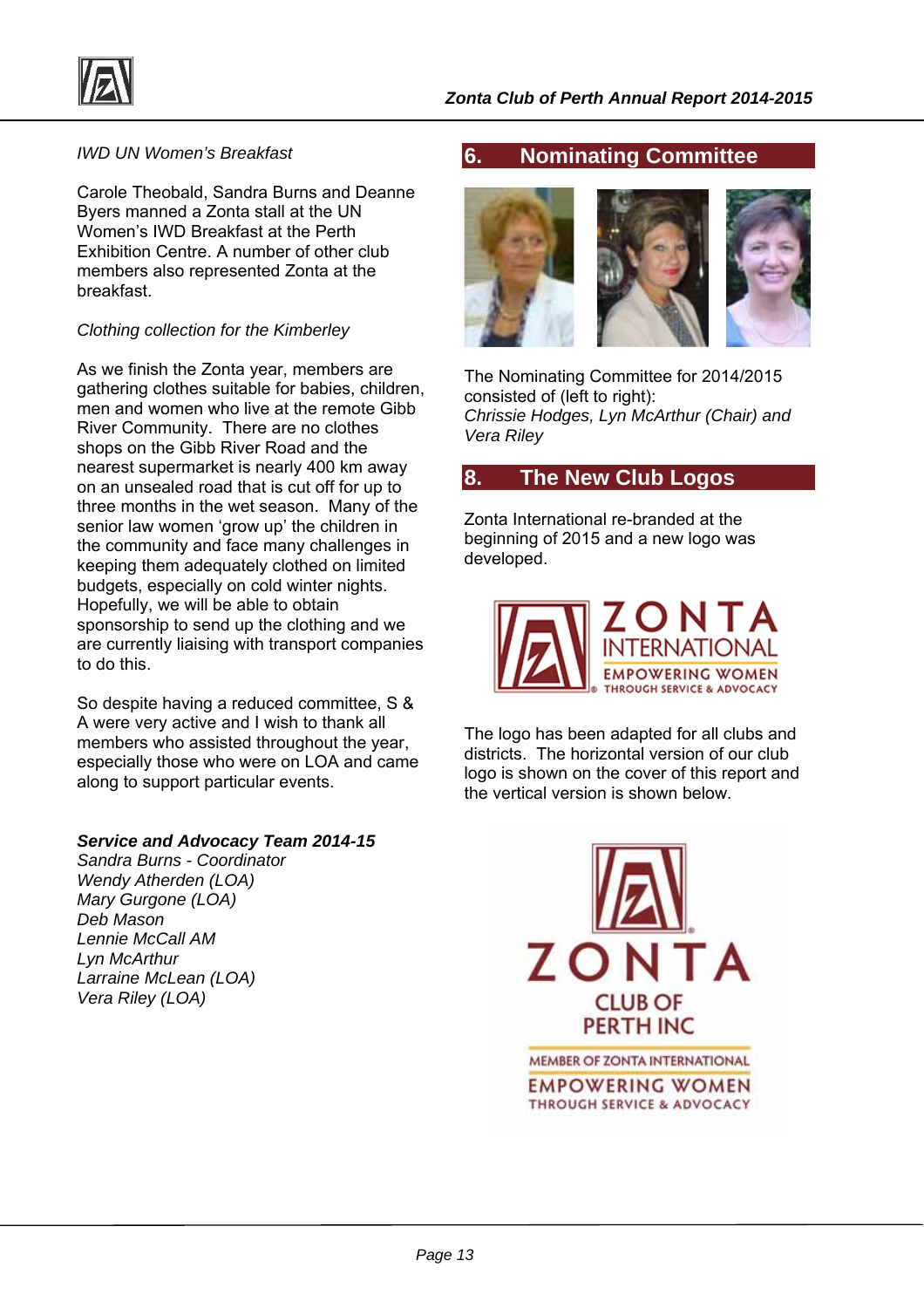

#### **7. Treasurer's Report**

*Val Gandossini* 



Our club has had another successful year thanks to the dedication and contribution of all club members.

Once again I'd like to give a special thank you to our auditor, Katina

Law, who has provided ongoing assistance to the Treasurer.

This year the Club set itself the challenge of raising sufficient funds to cover:

- projects identified as being worthy of support;
- expenses for service and advocacy projects such as the various awards;
- contributions to the Zonta Refuge; and
- contributions to Zonta International.

The number of fundraising events was down from the previous year, however we still earned over \$10,000 which is a fantastic result.

Most funds came from a Quiz Night and the February dinner meeting. In addition funds were received from individual donations, the

sale of entertainment books and interest on investments.

The Quiz Night was extremely successful, enthusiastically supported by Zonta House; funds raised were distributed to the Refuge and to the Positive Pathways program.

Upon recommendation from the Board, it was agreed by members that our healthy bank balance should be put to use rather than leaving funds in the bank. Therefore, a second education award was offered and awarded to a very worthy recipient.

Changes were made during the year to bring financial arrangements up to date with the establishment of online banking which minimizes the need for a cheque book. Happily, a new laptop was purchased for the benefit of the Treasurer and the old laptop has finally been laid to rest.

One third of our fundraising total will be forwarded to the Zonta International Foundation i.e. \$2,404.

--------



Left: Installation ceremony for 2014-15 Board at 2014 AGM: Left to Right: 'Tricia Summerfield (President), Jill Anderson (Director), *Sandra Burns (1st Vice Presidnet) and Val Gandossini (Treasurer). Right: Roslyn Budd (left) was installed as 2nd Vice President by Lennie McCall at the July meeting.*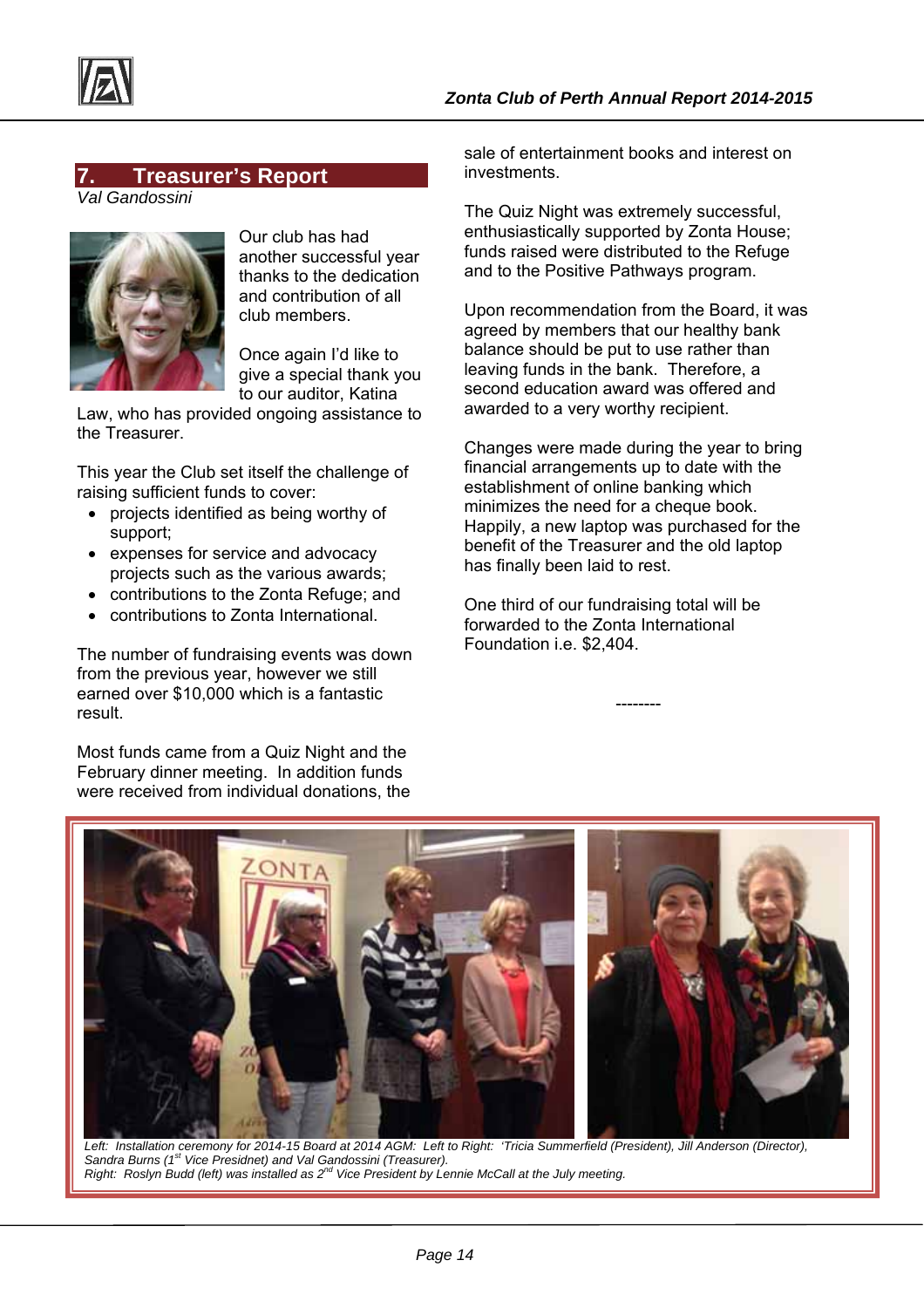

26 Ozone Parade Cottesloe WA 6011 Telephone: 08 9286 4218 Mobile: 04 1819 4887

May 4, 2015

#### **INDEPENDENT AUDIT REPORT**

#### TO THE MEMBERS OF ZONTA CLUB OF PERTH INC

#### Scope

I have audited the special purpose financial report for the Zonta Club of Perth Inc for the year ending 31 March 2015 as set out in the Treasurers Report. The Management Committee is responsible for the financial report and has determined that the accounting policies used are consistent with the financial reporting requirements of the Club's constitution and are appropriate to meet the needs of the members. I have conducted an independent audit of the financial report in order to express an opinion on it to the Board.

My audit has been conducted in accordance with Australian Auditing Standards. My procedures included examination of evidence supporting the amounts and other disclosures in the financial statement and the evaluation of significant accounting estimates. These procedures have been undertaken to form an opinion whether, in all material respects, the financial report is presented fairly in accordance with the cash basis of accounting whereby revenue is recorded when it is received, expenses are recorded when they are paid and no assets or liabilities other than cash and bank balances are recorded.

The audit opinion expressed in this report has been formed on the above basis.

#### Qualification

Given the nature of cash receipts it is not possible in my examination to include audit procedures that extend beyond the amounts of income recorded in the accounting records of the association.

#### **Qualified Audit Opinion**

In my opinion, except for the effects of adjustments, if any, as might have been determined to be necessary had the limitation been discussed in the qualification paragraph not existed, the financial report presents fairly in accordance with the cash basis of accounting, as described above the payments and receipts of the Zonta Club of Perth Inc for the year ended 31st March 2015.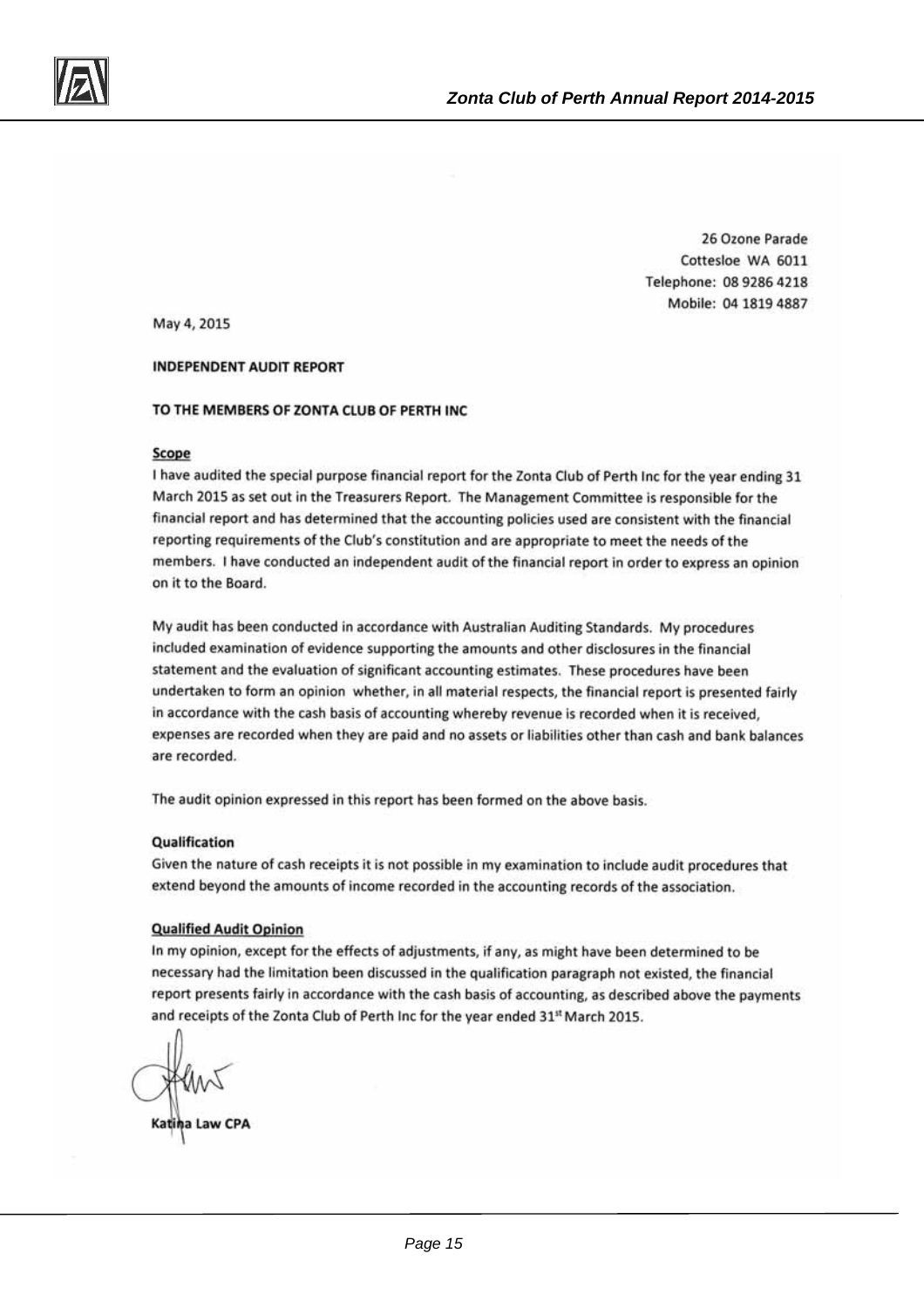

#### **ADMINISTRATION - INCOME & EXPENDITURE - 1/4/14—31/3/15**

| <b>Administration</b>                                                                             |             |
|---------------------------------------------------------------------------------------------------|-------------|
| <i><u>Income</u></i>                                                                              |             |
| <b>Membership Fees</b>                                                                            | \$4,455.00  |
| <b>Dinner Money</b>                                                                               | \$6,605.00  |
| <b>Christmas Dinner Payments</b>                                                                  | \$1,700.00  |
| <b>Birthing kits</b>                                                                              | \$14.00     |
| Sundry                                                                                            |             |
| Consists of \$10,000 transferred from cheque account to set up<br>Community Solutions Account and | \$17,141.01 |
| \$7,141 amount returned from ASIC that had been quarantined due to                                |             |
| inactivity on V2 Plus account. (See last Annual Report).<br><b>Total Income</b>                   | \$29,915.01 |
|                                                                                                   |             |
| <b>Expense</b>                                                                                    |             |
| <b>Accounting Fees</b>                                                                            | \$104.50    |
| <b>Police Clearances</b>                                                                          | \$63.50     |
| <b>International Dues</b>                                                                         | \$3,645.00  |
| <b>Bank Charges</b>                                                                               | \$3.75      |
| Computer expenses                                                                                 | \$248.00    |
| Golden Z Club                                                                                     | $-$48.00$   |
| * Unrealised expense as cheque written not remitted.                                              |             |
| Membership – other gifts/cards                                                                    | \$47.90     |
| $PR$ – copying/printing<br>* Unrealized expense as cheque written not remitted.                   | $-$155.00$  |
| PR - web hosting/domain                                                                           | \$100.00    |
| $PR$ – marketing                                                                                  | \$40.00     |
| International / District 23                                                                       | \$180.00    |
| Meals - dinner meetings                                                                           | \$6,372.00  |
| Christmas dinner                                                                                  | \$1,578.00  |
| Sundry*                                                                                           | \$10,000    |
| * \$10,000 transferred to set up the Community Solutions Account                                  |             |
| <b>Breast Care Cushions</b>                                                                       | \$200.00    |
| Woman of Achievement                                                                              | \$435.00    |
| Convention registration fee                                                                       | \$400.00    |
| President's annuity                                                                               | \$0.00      |
| <b>Total Expense</b>                                                                              | \$23,214.65 |
| <b>Net Profit (Loss)</b>                                                                          | \$6,700.36  |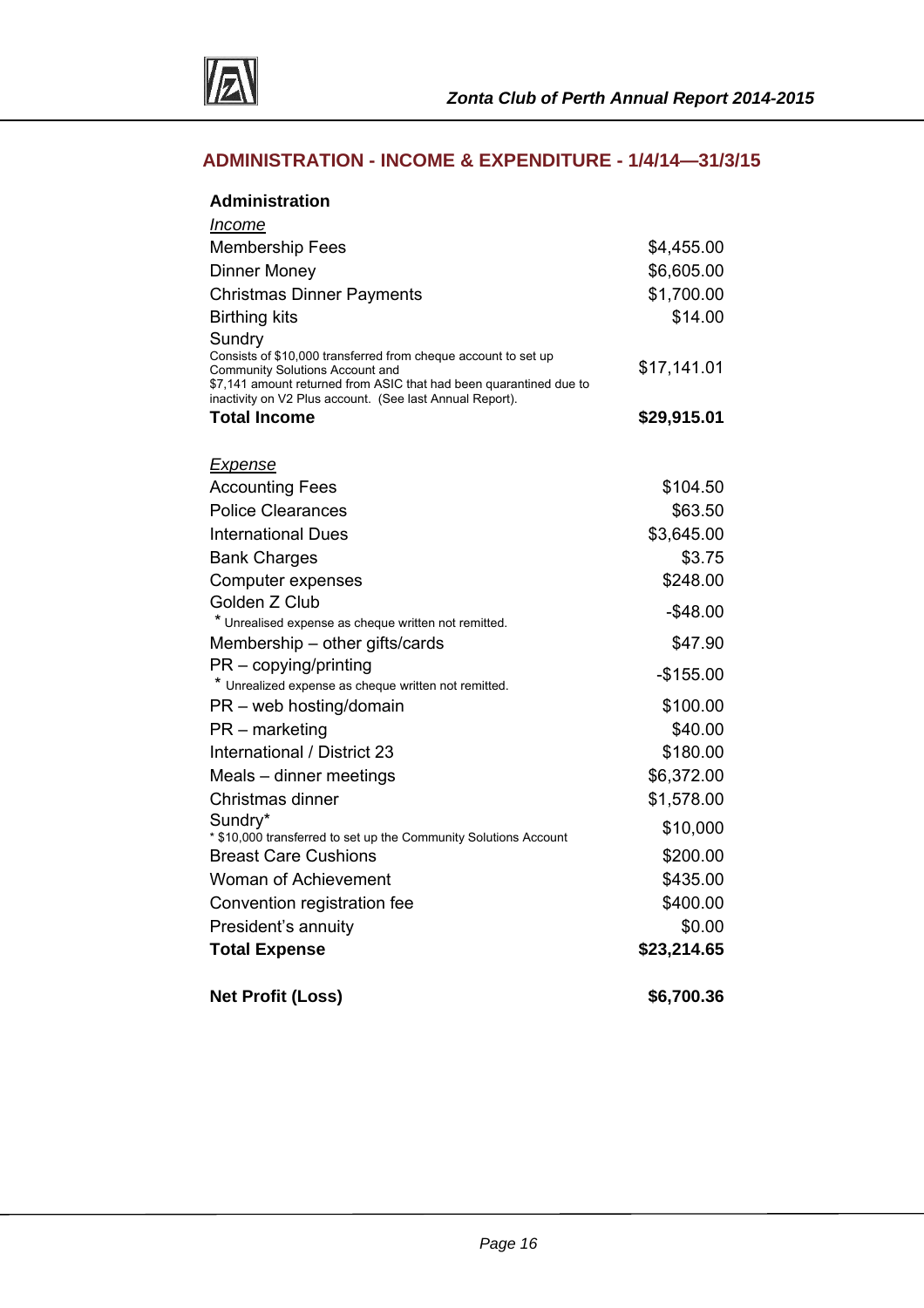

#### **FUNDRAISING - INCOME & EXPENDITURE - 1/4/14—31/3/15**

| <b>Fundraising</b>                     |              |
|----------------------------------------|--------------|
| <u>Income</u>                          |              |
| Dinner raffle                          | \$110.00     |
| Donations                              | \$1,210.00   |
| Book Bring and Buy                     | \$15.00      |
| <b>Entertainment Books</b>             | \$208.00     |
| <b>Birthing Kits</b>                   | \$100.20     |
| <b>Quiz Night</b>                      | \$6,086.00   |
| <b>Morrison Fashion Show</b>           | \$0.91       |
| Interest on Investments                | \$527.33     |
| February Dinner meeting fundraiser     | \$1849.85    |
| <b>Total Income</b>                    | \$10,107.29  |
|                                        |              |
| <b>Expense</b>                         |              |
| International / District 23            | \$2,981.64   |
| <b>Fundraising Current Year</b>        | \$1,000      |
| <b>Birthing Kits</b>                   | \$3,000      |
| <b>SOWS</b> - Education Award Tertiary | \$4,000      |
| <b>SOWS-YWIPA</b>                      | \$500        |
| Jane Klausman Women in Business        | \$400        |
| Zonta House Donation                   | \$5,500      |
| <b>Total Expense</b>                   | \$17,381.64  |
| <b>Net Profit (Loss)</b>               | (\$7,274.35) |
| <b>St Catherine's Golden Z Club</b>    |              |
| Income                                 | \$258.00     |
| Expense                                | \$0.00       |
| <b>Net Profit (Loss)</b>               | \$258.00     |
|                                        |              |
| <b>Zonta Holidays</b>                  |              |
| Income                                 | \$0.00       |
| Expense                                | \$885.50     |
| <b>Net Profit (Loss)</b>               | (\$885.50)   |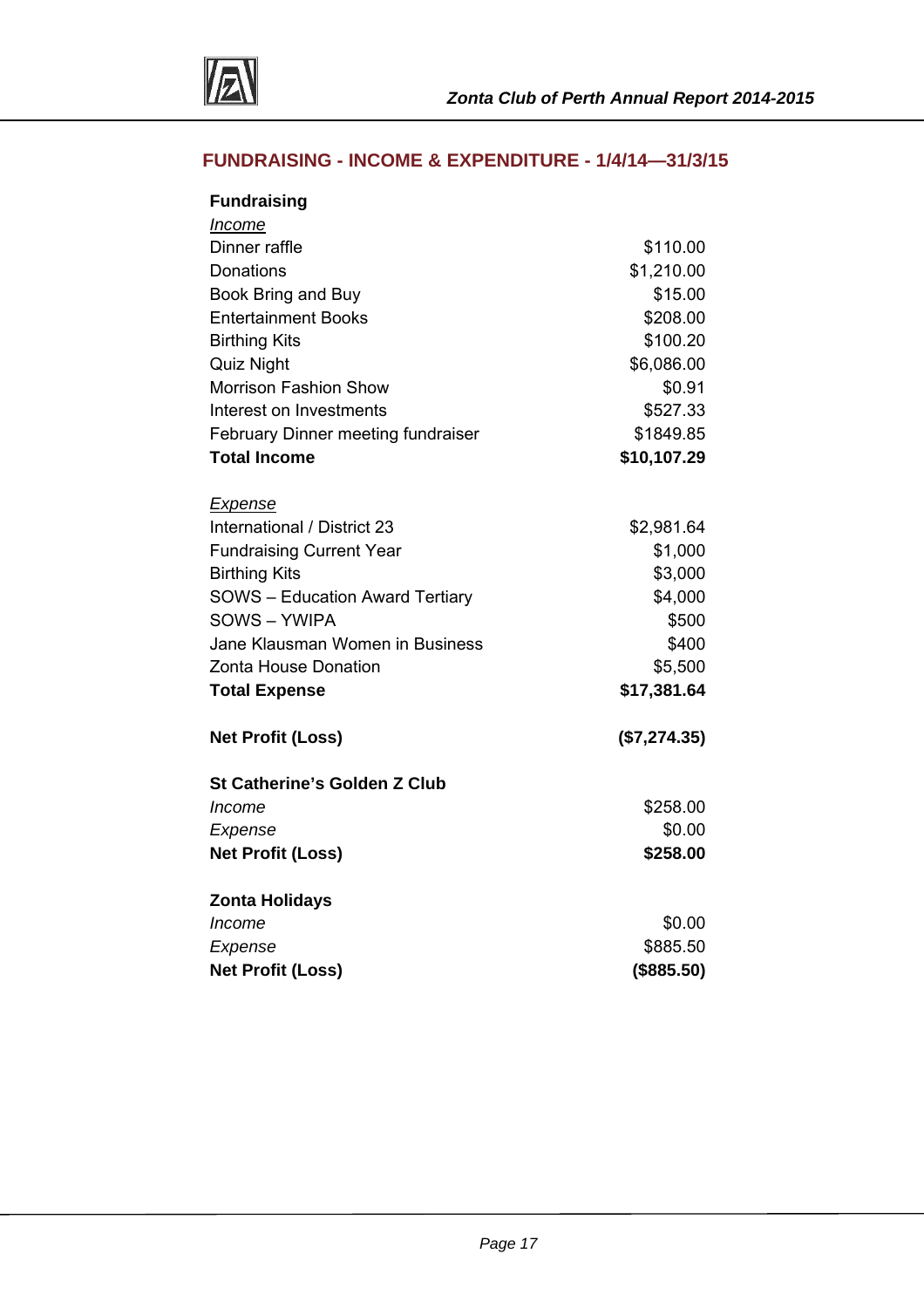

#### **TOTAL FUNDS STATEMENT AS AT 31/3/15**

| <b>FUND BALANCES</b>      | <b>Total Actual</b><br>to 31/03/2014 |
|---------------------------|--------------------------------------|
| \$2,893.65 Administration | \$6,700.36                           |
| \$23,780.47 Fundraising   | (\$7,274.35)                         |
| Golden Z Club             | \$258.00                             |
| \$6,091.43 Zonta Holidays | (\$885.50)                           |
| \$32,765.55 TOTAL         | (\$1,201.49)                         |
|                           |                                      |

#### **REPRESENTED BY:**

| \$32,765.55 TOTAL FUNDS AVAILABLE    | \$31,564.06 |
|--------------------------------------|-------------|
| \$4,455.00 Trade Debtors             | \$2,640.00  |
| \$50.21 Westpac Community Solutions  | \$10,221.17 |
| \$10,000.00 Westpac Term Deposit     | \$10,153.87 |
| \$18,260.34 Westpac Chequing Account | \$8,549.02  |

#### **BALANCE SHEET AS AT 31/3/15**

| Assets                                |              |
|---------------------------------------|--------------|
| <b>Current Assets</b>                 |              |
| Total Cash On Hand                    | \$8,549.02   |
| Savings Funds                         |              |
| Westpac Term Deposit                  | \$10,153.87  |
| <b>Westpac Community</b><br>Solutions | \$10,221.17  |
| Trade debtors                         | \$2,640.00   |
| <b>Total Current Assets</b>           | \$31,564.06  |
| <b>Total Assets</b>                   | \$31,564.06  |
| Liabilities                           | \$0.00       |
| <b>Net Assets</b>                     | \$31,564.06  |
| Equity                                |              |
| <b>Retained Earnings</b>              | \$32,765.55  |
| <b>Current Year Earnings</b>          | (\$1,201.49) |
| <b>Total Equity</b>                   | \$31,564.06  |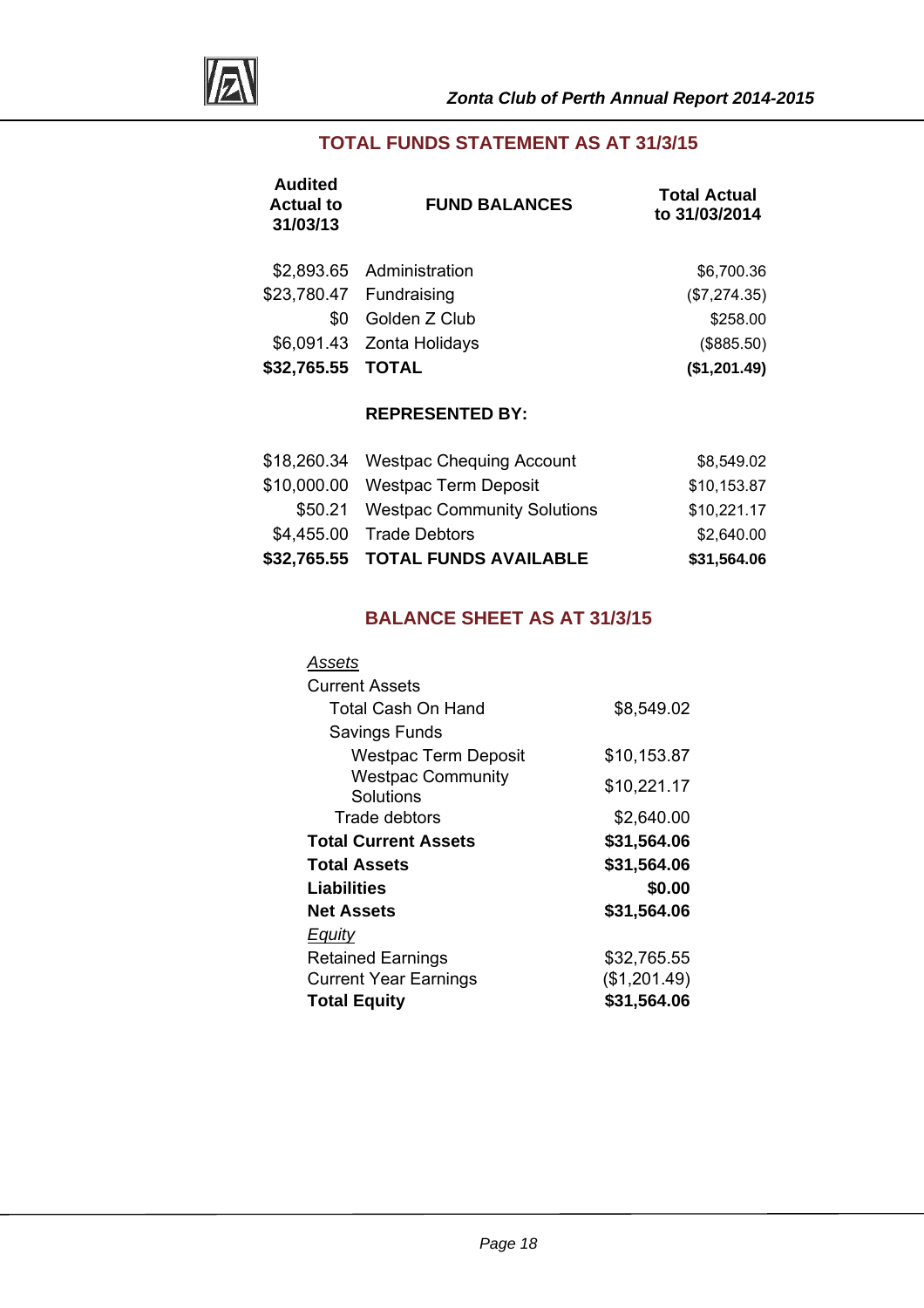

### **Club members 2014-2015**

| <b>First name</b> | <b>Surname</b>     | <b>District, Area and Club positions held</b>                        |
|-------------------|--------------------|----------------------------------------------------------------------|
| Jill              | <b>ANDERSON</b>    | 2 <sup>nd</sup> Year Director                                        |
|                   |                    | Awards and Holidays coordinator                                      |
| Wendy             | <b>ATHERDEN</b>    | Service and Advocacy (leave of absence)                              |
| Sciona            | <b>BROWNE</b>      | PR & Archives (leave of absence)                                     |
| Roslyn            | <b>BUDD</b>        | 2 <sup>nd</sup> Vice President                                       |
|                   |                    | Membership and Program coordinator                                   |
| Sandra            | <b>BURNS</b>       | <b>Vice President 1</b>                                              |
|                   |                    | Service and Advocacy coordinator                                     |
|                   |                    | D23 Chair of Nominating Committee                                    |
| Deanna            | <b>BYERS</b>       | Membership and Program                                               |
| Donella           | <b>CASPERSZ</b>    | 2 <sup>nd</sup> Year Director                                        |
|                   |                    | Area 3 JMK Coordinator                                               |
|                   |                    | Awards and Holidays                                                  |
| Ronette           | <b>DRUSKOVICH</b>  | Zonta House Refuge Board                                             |
|                   |                    | Awards and Holidays                                                  |
| Kate              | <b>ELLSON</b>      | Awards and Holidays                                                  |
| Val               | <b>GANDOSSINI</b>  | Treasurer                                                            |
| Karen             | <b>GROVES</b>      | Secretary                                                            |
|                   |                    | Parliamentarian                                                      |
|                   |                    | Membership and Program                                               |
| Mary              | <b>GURGONE</b>     | Zonta House Refuge Chairman of Board                                 |
|                   |                    | Service and Advocacy (leave of absence)                              |
| Chrissie          | <b>HODGES</b>      | <b>Awards and Holidays</b>                                           |
|                   |                    | <b>Nominating Committee</b>                                          |
| Lois              | <b>JOLL</b>        | Membership and Program                                               |
| Wendy             | <b>MACGIBBON</b>   | <b>Awards and Holidays</b>                                           |
| Helen             | <b>MARGARIA</b>    | Service and Advocacy (leave of absence)                              |
| Deb               | <b>MASON</b>       | Starting Over Support (Zonta House Refuge                            |
|                   |                    | program)                                                             |
|                   |                    | Service and Advocacy                                                 |
| Lyn               | <b>MCARTHUR</b>    | Service and Advocacy                                                 |
|                   |                    | Nominating Committee                                                 |
| Lennie            | MCCALL, AM         | Service and Advocacy                                                 |
|                   |                    | D23 History Committee member                                         |
| Larraine          | <b>MCLEAN</b>      | Service and Advocacy (leave of absence)                              |
| Margaret          | MEDCALF, OAM       | Archivist and correspondence                                         |
|                   |                    | PR and Archives                                                      |
|                   |                    | D23 History Committee member                                         |
| Gillian           | <b>PALMER</b>      | Membership and Program                                               |
| Vera              | <b>RILEY</b>       | Nominating Committee                                                 |
|                   |                    | Service and Advocacy (leave of absence)                              |
| Susan             | <b>SCHAFERS</b>    | Membership and Program                                               |
| Jeri              | <b>SEIN</b>        | <b>Public Relations and Archives</b>                                 |
| 'Tricia           | <b>SUMMERFIELD</b> | President                                                            |
|                   |                    | <b>Public Relations and Archives</b>                                 |
| Judy              | <b>TENNANT</b>     | <b>Public Relations and Archives</b>                                 |
|                   |                    | D23 Lt Governor (from July 2014)                                     |
|                   |                    | D23 Membership Committee Chair                                       |
| Carole            | <b>THEOBALD</b>    | <b>Public Relations and Archives</b>                                 |
|                   |                    | Area 3 Director (till July 2014)<br>D23 Webmaster and club webmaster |
|                   | <b>VACCA</b>       | <b>Public Relations and Archives</b>                                 |
| Agnes             |                    |                                                                      |